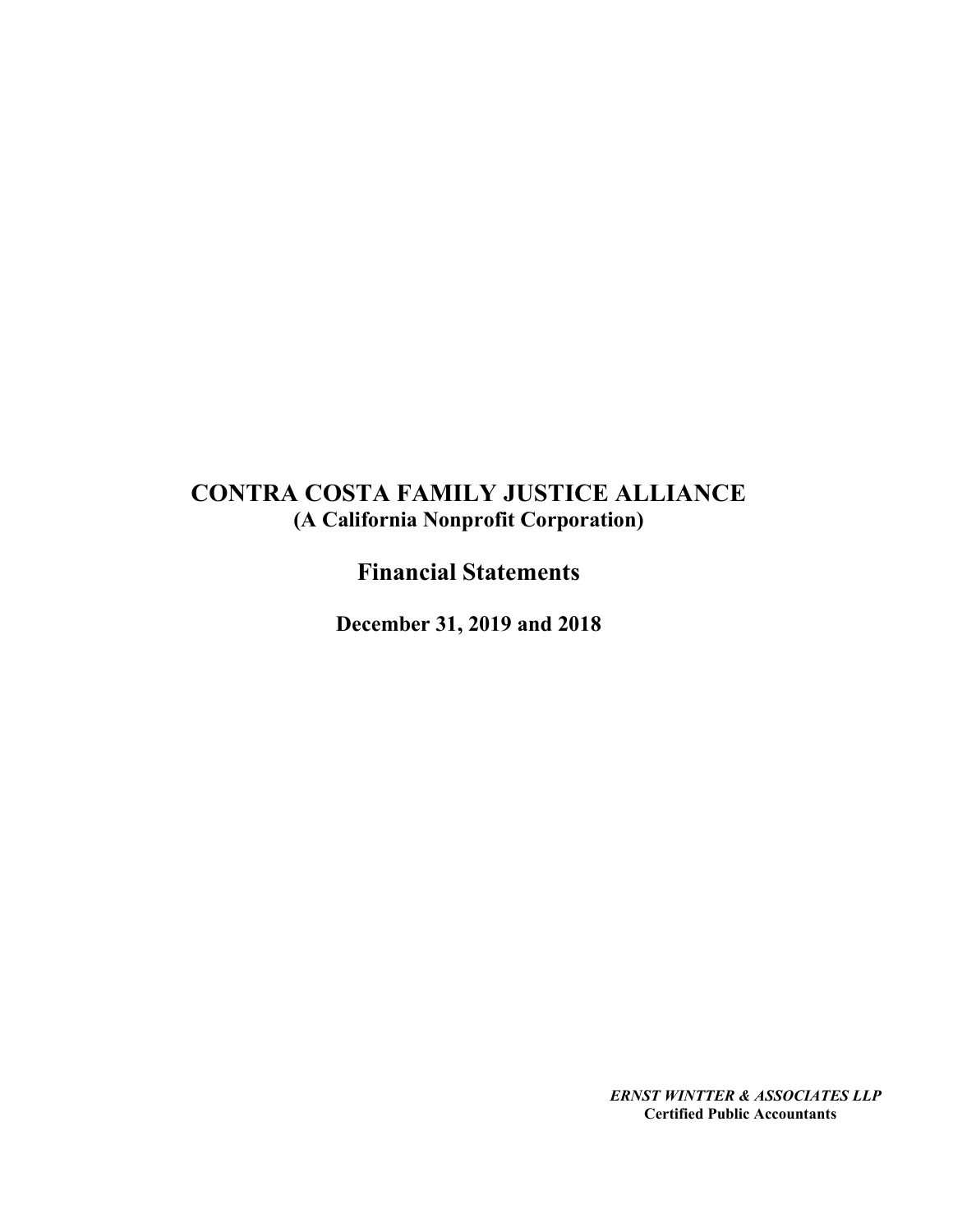# December 31, 2019 and 2018

## Table of Contents

| Independent Auditor's Report            |                             |
|-----------------------------------------|-----------------------------|
| <b>Financial Statements:</b>            |                             |
| <b>Statement of Financial Position</b>  | $\mathcal{D}_{\mathcal{A}}$ |
| <b>Statement of Activities</b>          | 3                           |
| <b>Statement of Functional Expenses</b> | 4                           |
| Statement of Cash Flows                 | 5                           |
| Notes to Financial Statements           | $6 - 11$                    |
|                                         |                             |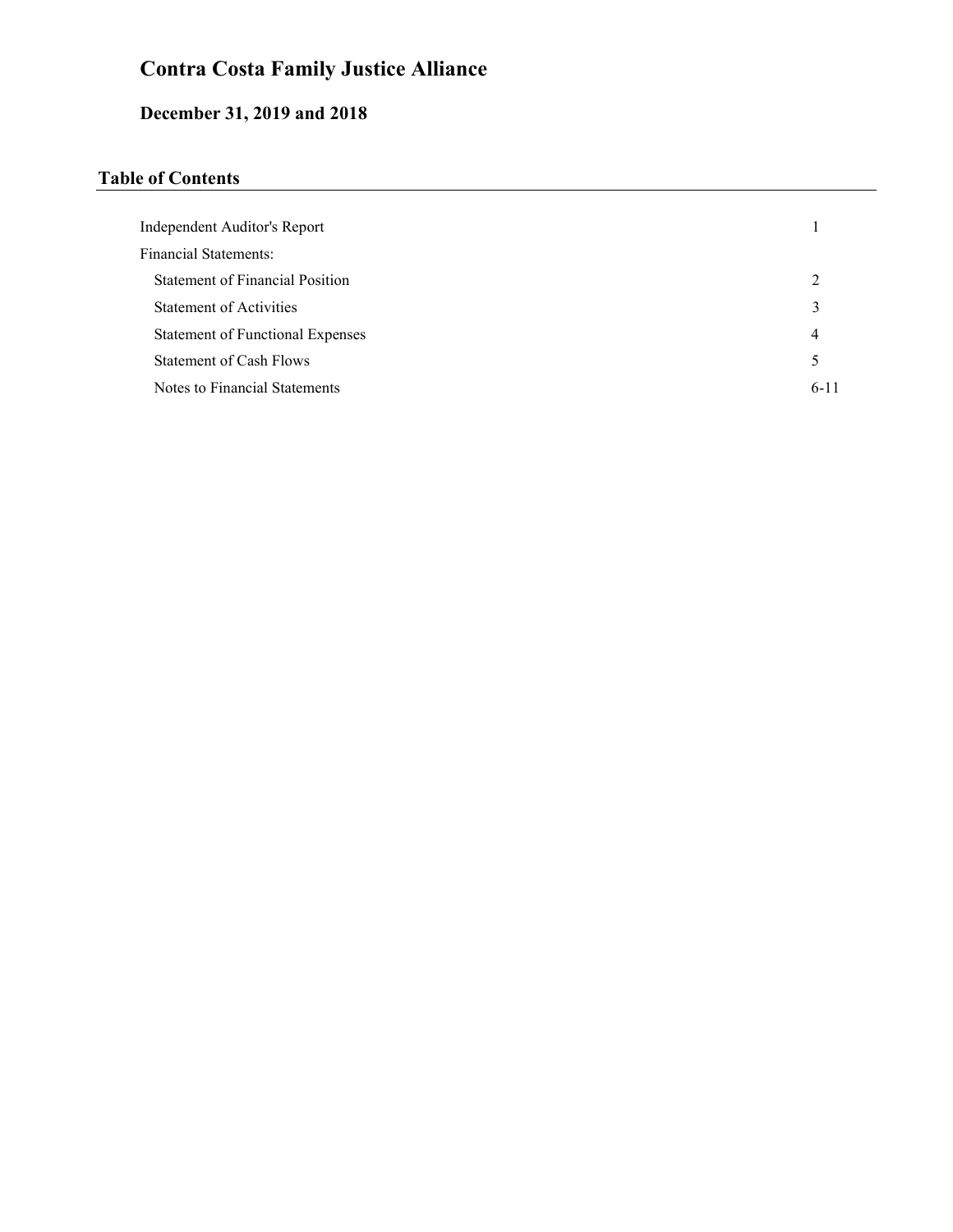675 Ygnacio Valley Road, Suite A200 (925) 933-2626 Walnut Creek, CA 94596 Fax (925) 944-6333

### Independent Auditor's Report

To the Board of Directors of Contra Costa Family Justice Alliance Richmond, CA 94804

We have audited the accompanying financial statements of Contra Costa Family Justice Alliance (a California nonprofit organization) (the "Organization"), which comprise the statements of financial position as of December 31, 2019 and 2018, and the related statements of activities, functional expenses, and cash flows for the years then ended, and the related notes to the financial statements.

### Management's Responsibility for the Financial Statements

Management is responsible for the preparation and fair presentation of these financial statements in accordance with accounting principles generally accepted in the United States of America; this includes the design, implementation, and maintenance of internal control relevant to the preparation and fair presentation of financial statements that are free from material misstatement, whether due to fraud or error.

### Auditor's Responsibility

Our responsibility is to express an opinion on these financial statements based on our audits. We conducted our audits in accordance with auditing standards generally accepted in the United States of America. Those standards require that we plan and perform the audit to obtain reasonable assurance about whether the financial statements are free from material misstatement.

An audit involves performing procedures to obtain audit evidence about the amounts and disclosures in the financial statements. The procedures selected depend on the auditor's judgment, including the assessment of the risks of material misstatement of the financial statements, whether due to fraud or error. In making those risk assessments, the auditor considers internal control relevant to the entity's preparation and fair presentation of the financial statements in order to design audit procedures that are appropriate in the circumstances, but not for the purpose of expressing an opinion on the effectiveness of the entity's internal control. Accordingly, we express no such opinion. An audit also includes evaluating the appropriateness of accounting policies used and the reasonableness of significant accounting estimates made by management, as well as evaluating the overall presentation of the financial statements.

We believe that the audit evidence we have obtained is sufficient and appropriate to provide a basis for our audit opinion.

### Opinion

In our opinion, the financial statements referred to above present fairly, in all material respects, the financial position of Contra Costa Family Justice Alliance as of December 31, 2019 and 2018, and the changes in its net assets and its cash flows for the years then ended in accordance with accounting principles generally accepted in the United States of America.

EnstWitter + Associates LLP

Walnut Creek, CA September 16, 2020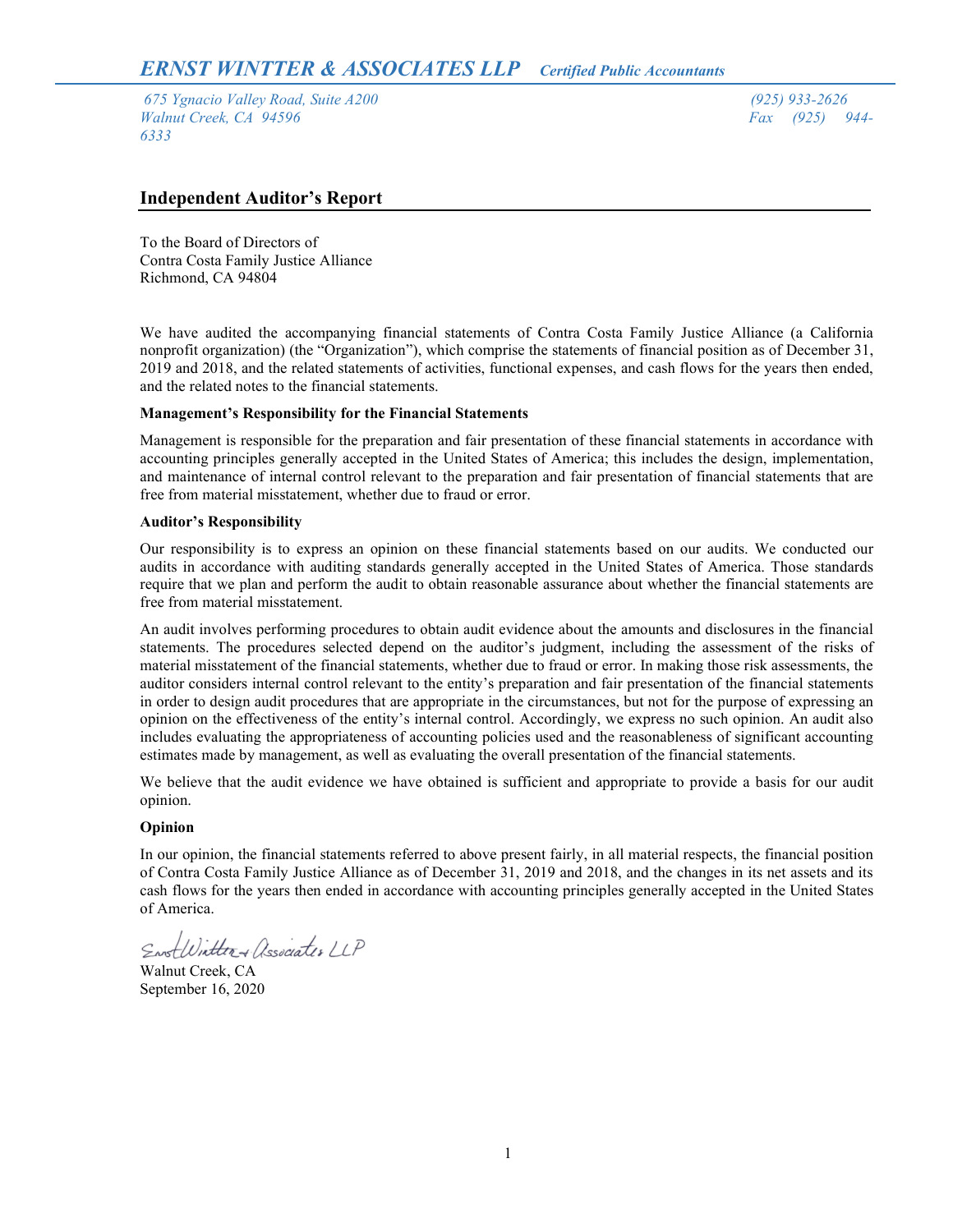## Contra Costa Family Justice Alliance (A California Nonprofit Corporation) Statements of Financial Position December 31, 2019 and 2018

|                                         | 2019            | 2018            |  |
|-----------------------------------------|-----------------|-----------------|--|
| <b>Assets</b>                           |                 |                 |  |
| <b>Current Assets</b>                   |                 |                 |  |
| Cash and cash equivalents               | \$<br>659,178   | \$<br>214,960   |  |
| Grant receivables                       | 509,796         | 715,293         |  |
| Other receivables                       | 13,072          | 14,072          |  |
| Prepaid expenses                        | 29,446          | 24,026          |  |
| Deposits                                | 6,750           |                 |  |
| <b>Total Current Assets</b>             | 1,218,242       | 968,351         |  |
| <b>Non-Current Assets</b>               |                 |                 |  |
| Property and equipment, net             | 281,167         | 201,938         |  |
| <b>Total Non-current Assets</b>         | 281,167         | 201,938         |  |
| <b>Total Assets</b>                     | \$<br>1,499,409 | \$<br>1,170,289 |  |
|                                         |                 |                 |  |
|                                         |                 |                 |  |
| <b>Liabilities and Net Assets</b>       |                 |                 |  |
| <b>Current Liabilities</b>              |                 |                 |  |
| Accounts payable                        | \$<br>32,951    | \$<br>100,390   |  |
| Accrued rent                            | 50,000          | 50,000          |  |
| Deferred rent                           | 50,190          |                 |  |
| Accrued compensation                    | 70,349          | 37,213          |  |
| Deferred revenue                        | 2,065           | 5,771           |  |
| Refundable advance                      | 182,949         |                 |  |
| Other liabilities                       | 23,773          | 49,791          |  |
| <b>Total Liabilities</b>                | 412,277         | 243,165         |  |
| <b>Net Assets</b>                       |                 |                 |  |
| Net Assets without donor restrictions   |                 |                 |  |
|                                         | 964,310         | 749,966         |  |
| Net Assets with donor restrictions      | 122,822         | 177,158         |  |
| <b>Total Net Assets</b>                 | 1,087,132       | 927,124         |  |
| <b>Total Liabilities and Net Assets</b> | \$<br>1,499,409 | \$<br>1,170,289 |  |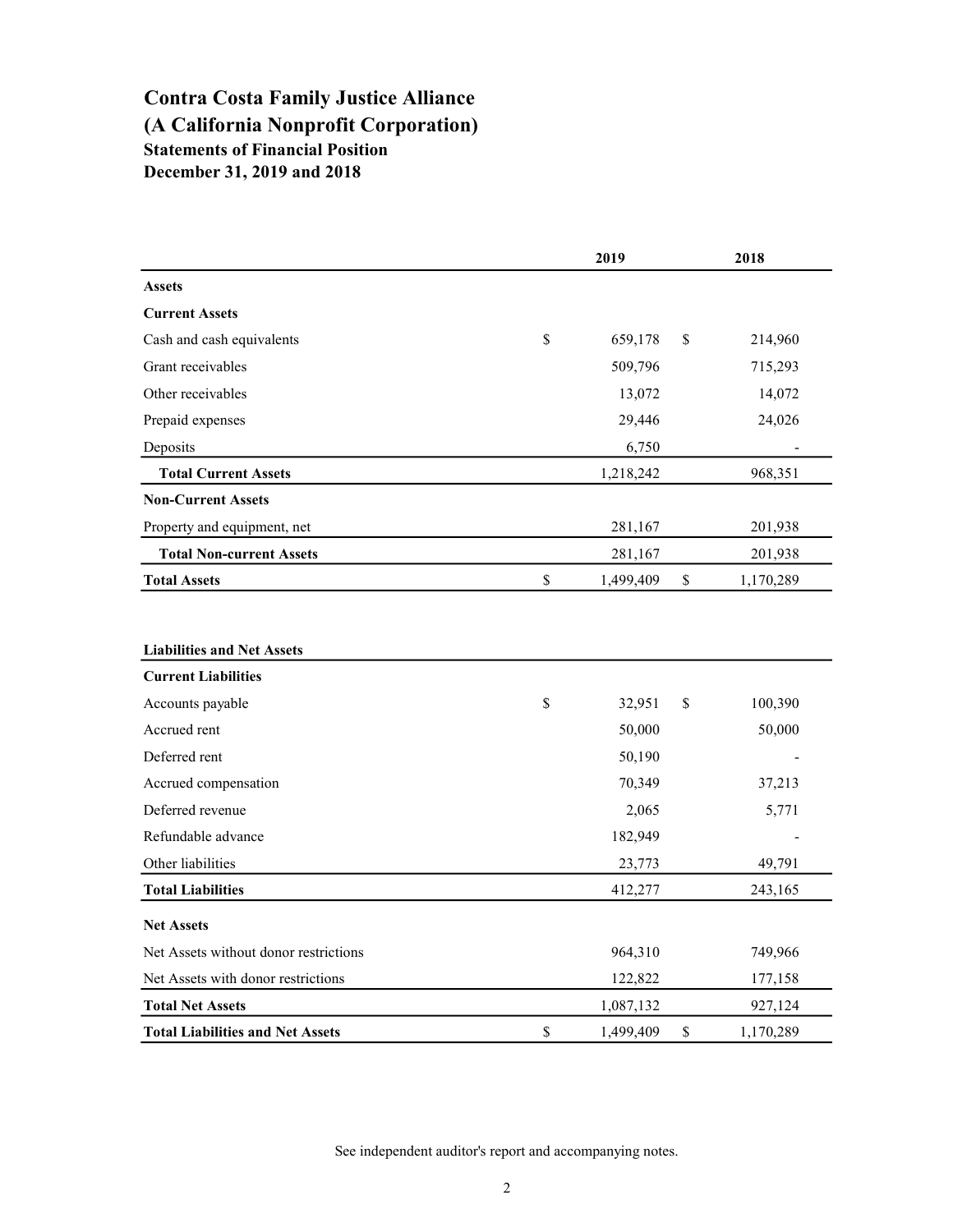## Contra Costa Family Justice Alliance (A California Nonprofit Corporation) Statements of Activities For the Years Ended December 31, 2019 and 2018

|                                         | 2019                                        |  |                                          |               |                | 2018         |                                             |      |                                          |    |              |
|-----------------------------------------|---------------------------------------------|--|------------------------------------------|---------------|----------------|--------------|---------------------------------------------|------|------------------------------------------|----|--------------|
|                                         | <b>Without Donor</b><br><b>Restrictions</b> |  | <b>With Donor</b><br><b>Restrictions</b> |               | <b>Total</b>   |              | <b>Without Donor</b><br><b>Restrictions</b> |      | <b>With Donor</b><br><b>Restrictions</b> |    | <b>Total</b> |
| <b>Revenue and Public Support</b>       |                                             |  |                                          |               |                |              |                                             |      |                                          |    |              |
| Local and state government grants       | \$<br>$1,757,114$ \$                        |  | $\blacksquare$                           | $\mathcal{S}$ | $1,757,114$ \$ |              | 1,201,183                                   | - \$ |                                          | \$ | 1,201,183    |
| Public support                          | 274,312                                     |  | 122,822                                  |               | 397,134        |              | 458,131                                     |      | 177,158                                  |    | 635,289      |
| In-kind donations                       | 136,996                                     |  | $\overline{\phantom{0}}$                 |               | 136,996        |              | 143,520                                     |      |                                          |    | 143,520      |
| Fundraising events, net                 | 124,081                                     |  |                                          |               | 124,081        |              | 84,356                                      |      |                                          |    | 84,356       |
| Other income                            | 20,183                                      |  |                                          |               | 20,183         |              | 58,882                                      |      |                                          |    | 58,882       |
| Net assets released from restrictions   | 177,158                                     |  | (177, 158)                               |               |                |              | 50,000                                      |      | (50,000)                                 |    |              |
| <b>Total Revenue and Public Support</b> | 2,489,844                                   |  | (54, 336)                                |               | 2,435,508      |              | 1,996,072                                   |      | 127,158                                  |    | 2,123,230    |
| <b>Expenses</b>                         |                                             |  |                                          |               |                |              |                                             |      |                                          |    |              |
| Program services                        | 1,798,663                                   |  | Ξ.                                       |               | 1,798,663      |              | 1,381,655                                   |      |                                          |    | 1,381,655    |
| Management and general                  | 404,157                                     |  |                                          |               | 404,157        |              | 300,854                                     |      |                                          |    | 300,854      |
| Fundraising                             | 72,680                                      |  | $\blacksquare$                           |               | 72,680         |              | 63,218                                      |      |                                          |    | 63,218       |
| <b>Total Expenses</b>                   | 2,275,500                                   |  |                                          |               | 2,275,500      |              | 1,745,727                                   |      |                                          |    | 1,745,727    |
| <b>Change in Net Assets</b>             | 214,344                                     |  | (54, 336)                                |               | 160,008        |              | 250,345                                     |      | 127,158                                  |    | 377,503      |
| Net Assets, Beginning of Year           | 749,966                                     |  | 177,158                                  |               | 927,124        |              | 499,621                                     |      | 50,000                                   |    | 549,621      |
| Net Assets, End of Year                 | \$<br>964,310 \$                            |  | 122,822 \$                               |               | 1,087,132      | <sup>S</sup> | 749,966 \$                                  |      | 177,158 \$                               |    | 927,124      |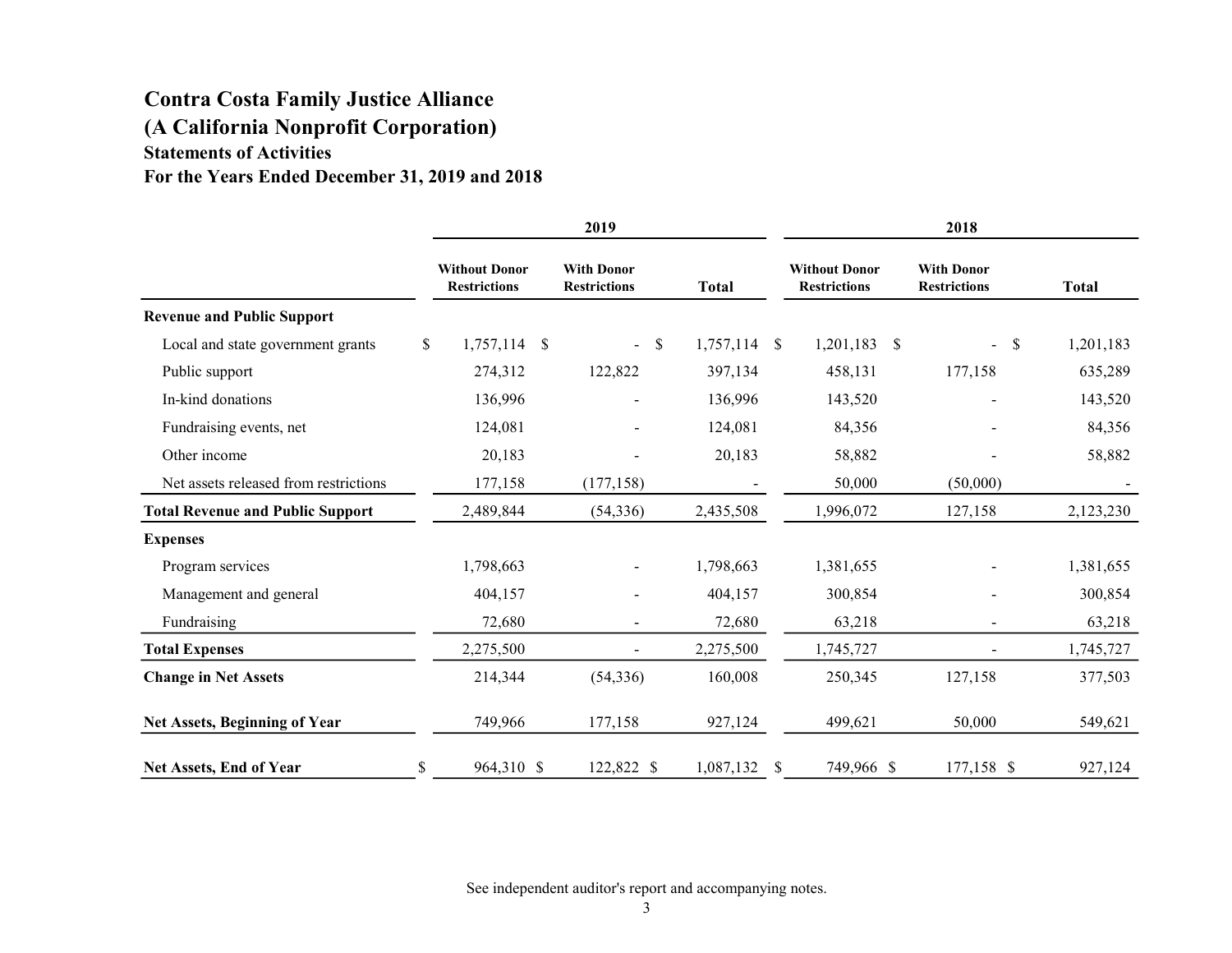## Contra Costa Family Justice Alliance (A California Nonprofit Corporation) Statements of Functional Expenses For the Years ended December 31, 2019 and 2018

|                                                                             |    | 2019                       |  |                           |    |                  |    | 2018                            |    |                            |               |                           |  |                  |                       |
|-----------------------------------------------------------------------------|----|----------------------------|--|---------------------------|----|------------------|----|---------------------------------|----|----------------------------|---------------|---------------------------|--|------------------|-----------------------|
|                                                                             |    | Program<br><b>Services</b> |  | Management<br>and General |    | Fund-<br>raising |    | <b>Total</b><br><b>Expenses</b> |    | Program<br><b>Services</b> |               | Management<br>and General |  | Fund-<br>raising | <b>Total Expenses</b> |
| Compensation & benefits                                                     | \$ | 611,943 \$                 |  | 161,228 \$                |    | 29,272 \$        |    | 802,443                         | S. | 446,768 \$                 |               | 126,310 \$                |  | 30,537 \$        | 603,615               |
| Occupancy                                                                   |    | 411,255                    |  | 94,824                    |    | 17,812           |    | 523,891                         |    | 350,992                    |               | 80,930                    |  | 15,202           | 447,124               |
| Contract services                                                           |    | 342,761                    |  | 79,031                    |    | 14,846           |    | 436,638                         |    | 180,949                    |               | 41,722                    |  | 7,837            | 230,508               |
| Client services                                                             |    | 154,539                    |  | 11,249                    |    |                  |    | 165,788                         |    | 180,579                    |               | 2,510                     |  | 471              | 183,560               |
| Accounting & finance services                                               |    | 75,799                     |  | 17,477                    |    | 3,283            |    | 96,559                          |    | 58,960                     |               | 13,595                    |  | 2,554            | 75,109                |
| Depreciation                                                                |    | 46,887                     |  | 10,811                    |    | 2,031            |    | 59,729                          |    | 31,008                     |               | 7,150                     |  | 1,343            | 39,501                |
| Payroll taxes                                                               |    | 47,040                     |  | 10,847                    |    | 2,037            |    | 59,924                          |    | 36,333                     |               | 8,377                     |  | 1,574            | 46,284                |
| Information technology                                                      |    | 34,052                     |  | 7,852                     |    | 1,475            |    | 43,379                          |    | 32,438                     |               | 7,479                     |  | 1,405            | 41,322                |
| Direct fundraising                                                          |    |                            |  |                           |    | 17,179           |    | 17,179                          |    |                            |               |                           |  | 10,556           | 10,556                |
| Grants to domestic organizations                                            |    | 16,200                     |  |                           |    |                  |    | 16,200                          |    | 3,500                      |               |                           |  |                  | 3,500                 |
| Insurance                                                                   |    | 11,660                     |  | 2,688                     |    | 505              |    | 14,853                          |    | 10,697                     |               | 2,466                     |  | 463              | 13,627                |
| Retirement plan cost                                                        |    | 11,589                     |  | 2,517                     |    | 362              |    | 14,468                          |    | 8,194                      |               | 1,780                     |  | 256              | 10,230                |
| Office costs                                                                |    | 10,146                     |  | 2,340                     |    | 439              |    | 12,925                          |    | 19,239                     |               | 4,436                     |  | 833              | 24,508                |
| Supplies                                                                    |    | 9,886                      |  | 2,280                     |    | 428              |    | 12,594                          |    | 7,195                      |               | 1,659                     |  | 312              | 9,166                 |
| Travel                                                                      |    | 9,912                      |  |                           |    |                  |    | 9,912                           |    | 4,570                      |               |                           |  |                  | 4,570                 |
| Equipment lease & rental                                                    |    | 4,394                      |  | 1,013                     |    | 190              |    | 5,597                           |    | 4,816                      |               | 1,110                     |  | 209              | 6,135                 |
| Other                                                                       |    | 600                        |  |                           |    |                  |    | 600                             |    | 299                        |               | 149                       |  |                  | 448                   |
| Contributed services                                                        |    |                            |  |                           |    |                  |    |                                 |    | 5,118                      |               | 1,180                     |  | 222              | 6,520                 |
|                                                                             | S. | $1,798,663$ \$             |  | 404,157                   | -S | 89,859           | -S | 2,292,679                       | -S | 1,381,655                  | <sup>\$</sup> | $300,854$ \$              |  | $73,774$ \$      | 1,756,283             |
| Less expenses included with<br>revenues on the statements of<br>activities: |    |                            |  |                           |    |                  |    |                                 |    |                            |               |                           |  |                  |                       |
| Direct fundraising<br>Total expenses included in the                        |    |                            |  |                           |    | (17, 179)        |    | (17, 179)                       |    |                            |               |                           |  | (10, 556)        | (10, 556)             |
| expense section on the statements of<br>activities                          | \$ | 1,798,663 \$               |  | 404,157 \$                |    | 72,680 \$        |    | 2,275,500                       | \$ | 1,381,655                  |               | 300,854                   |  | 63,218           | 1,745,727             |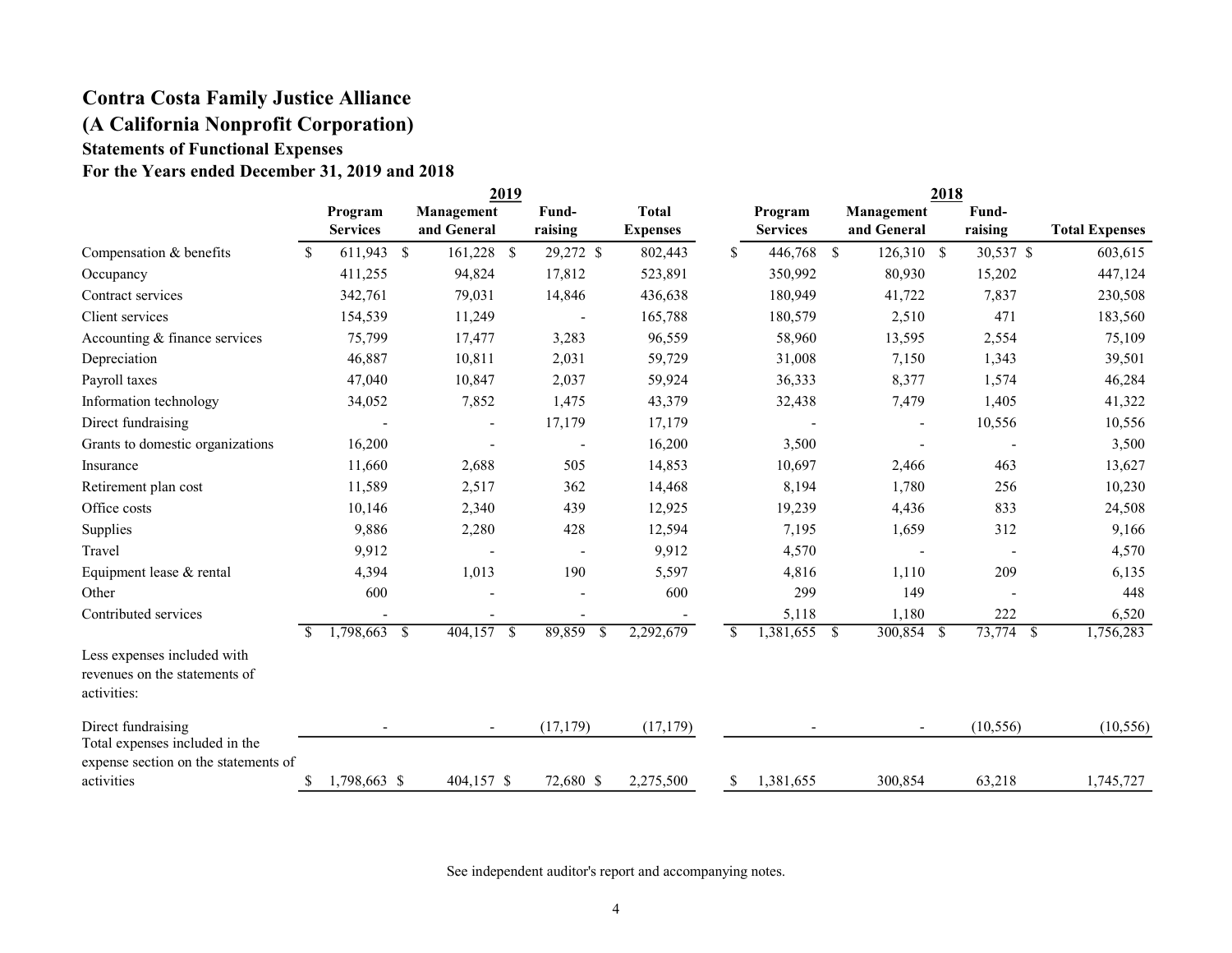## Contra Costa Family Justice Alliance (A California Nonprofit Corporation) Statements of Cash Flows For the Years Ended December 31, 2019 and 2018

|                                                  |             | 2019          | 2018       |
|--------------------------------------------------|-------------|---------------|------------|
| <b>Cash Flows from Operating Activities</b>      |             |               |            |
| Change in net assets                             | $\mathbb S$ | 160,008<br>\$ | 377,503    |
| Adjustments to reconcile change in net assets    |             |               |            |
| to net cash provided by operating activities:    |             |               |            |
| Depreciation                                     |             | 59,729        | 39,501     |
| Gain on disposal of fixed assets                 |             |               | 867        |
| Changes in operating assets and liabilities:     |             |               |            |
| Grant receivables                                |             | 205,497       | (305, 632) |
| Other receivables                                |             | 1,000         | (228)      |
| Prepaid expenses                                 |             | (5,420)       | (148)      |
| Deposits                                         |             | (6,750)       |            |
| Accounts payable                                 |             | (67, 439)     | 93,015     |
| Deferred rent                                    |             | 50,190        |            |
| Accrued compensation                             |             | 33,136        | 7,453      |
| Refundable advance                               |             | 182,949       |            |
| Deferred revenue                                 |             | (3,706)       | (15,249)   |
| Other liabilities                                |             | (26,018)      | 39,303     |
| <b>Net Cash Provided by Operating Activities</b> |             | 583,176       | 236,385    |
| <b>Cash Flows from Investing Activities</b>      |             |               |            |
| Purchase of property and equipment               |             | (138,958)     | (151, 514) |
| <b>Net Cash Used In Investing Activities</b>     |             | (138,958)     | (151, 514) |
| Net Increase in Cash and Cash Equivalents        |             | 444,218       | 84,871     |
| Cash and cash equivalents at beginning of year   |             | 214,960       | 130,089    |
| Cash and Cash Equivalents at End of Year         | \$          | 659,178<br>\$ | 214,960    |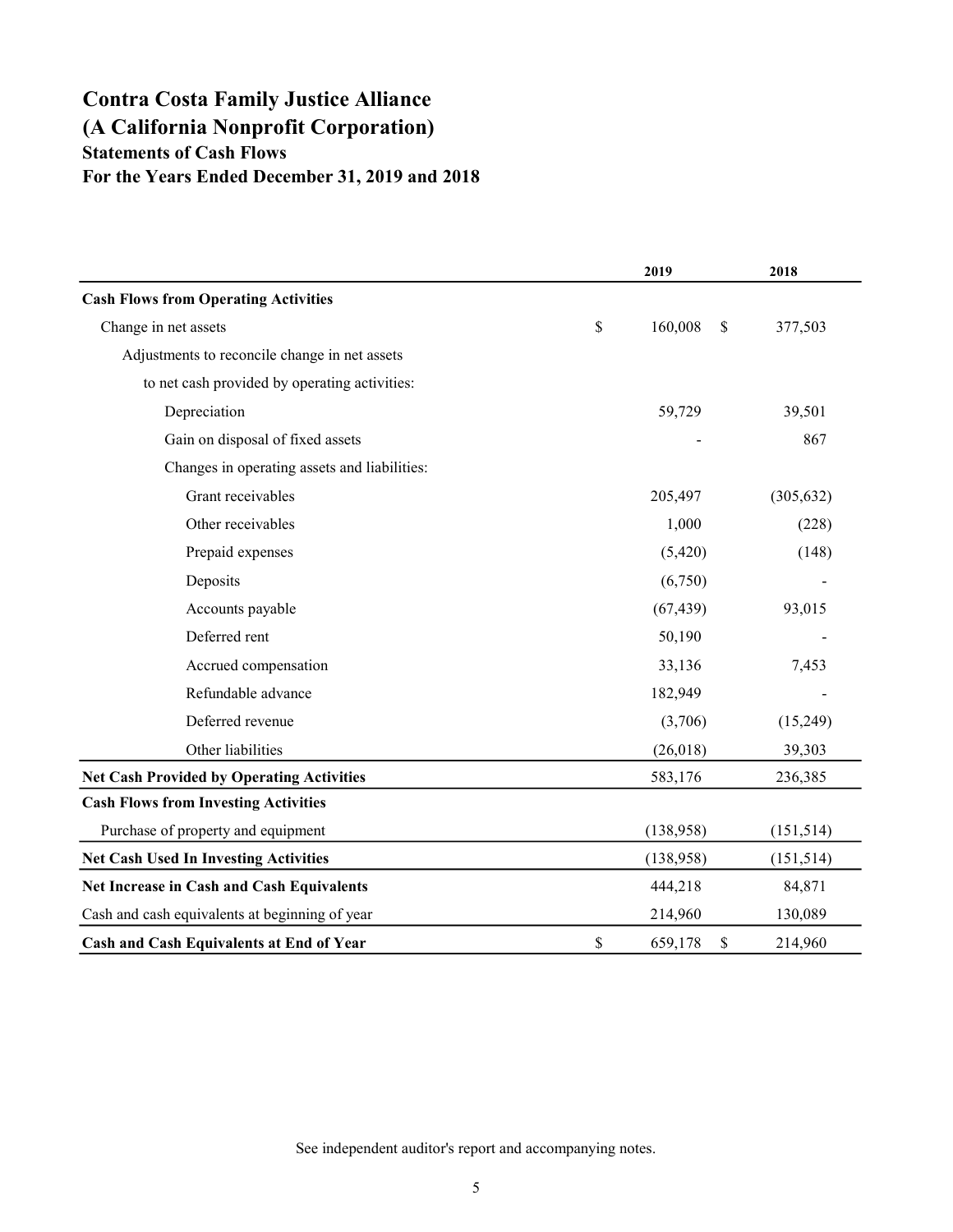### Notes to the Financial Statements

### December 31, 2019 and 2018

### 1. Organization

Contra Costa Family Justice Alliance ("the Organization") is a nonprofit public benefit corporation started in 2015 in Contra Costa County of California. The Organization's mission is to bring the community together to support the healing of family violence survivors and to integrate capable partners with a comprehensive approach to renew individuals and the community from the trauma of family violence.

#### 2. Significant Accounting Policies

#### Basis of Accounting

The financial statements of the Organization have been prepared on the accrual basis of accounting which recognizes income in the period earned and expenses when incurred.

#### Net Assets

The Organization reports information regarding its financial position and activities according to two classes of net assets: with donor restriction and without donor restriction. Contributions restricted by donors are reported as increase in net assets without donor restrictions if the restrictions expire (that is, when a stipulated time restriction ends or purpose restriction is accomplished) in the reporting period in which the revenue is recognized. All other donor-restricted contributions are reported as increases in net assets with donor restrictions, depending on the nature of the restrictions. When a restriction expires, net assets with donor restrictions are reclassified to net assets without donor restrictions and reported in the statements of activities as net assets released from restrictions.

#### Cash and Cash Equivalents

Cash equivalents are considered to be short-term, highly liquid investments with original maturities of three months or less, including bank money market accounts. There were no cash equivalents at December 31, 2019 and 2018.

#### Revenue Recognition

### Contributions and Grants

The Organization recognizes revenue from contributions, grants and contracts in accordance with Accounting Standards Update ("ASU") 2018-08, Not-For-Profit Entities (Topic 958): Clarifying the Scope and the Accounting Guidance for Contributions Received and Contributions Made ("ASU 2018- 08"). Accordingly, the Organization evaluates whether a transfer of assets is (1) an exchange transaction in which a resource provider is receiving commensurate value in return for the resources transferred or (2) a contribution. If the transfer of assets is determined to be an exchange transaction, the Organization applies guidance under Accounting Standards Codification ("ASC") Topic 606, Revenue from Contracts with Customers ("ASC 606").

If the transfer of assets is determined to be a contribution, the Organization evaluates whether the agreement includes both (1) one or more barriers that must be overcome before the Organization is entitled to the assets transferred and promised and (2) a right of return of assets transferred or a right of release of a promisor's obligation to transfer assets. If both items are met, the contribution is deemed conditional, and if both are not met, the contribution is unconditional.

Conditional contributions are recognized as revenue when the conditions on which they depend are substantially met. Any amounts received before conditions have been met are included as a refundable advance on the statement of financial position. Contributions received on a cost-reimbursement basis are considered conditional grants and recognized as revenue when related expenses are incurred and as conditions are met. At December 31, 2019, \$182,949 is included as a refundable advance for a cost reimbursement grant.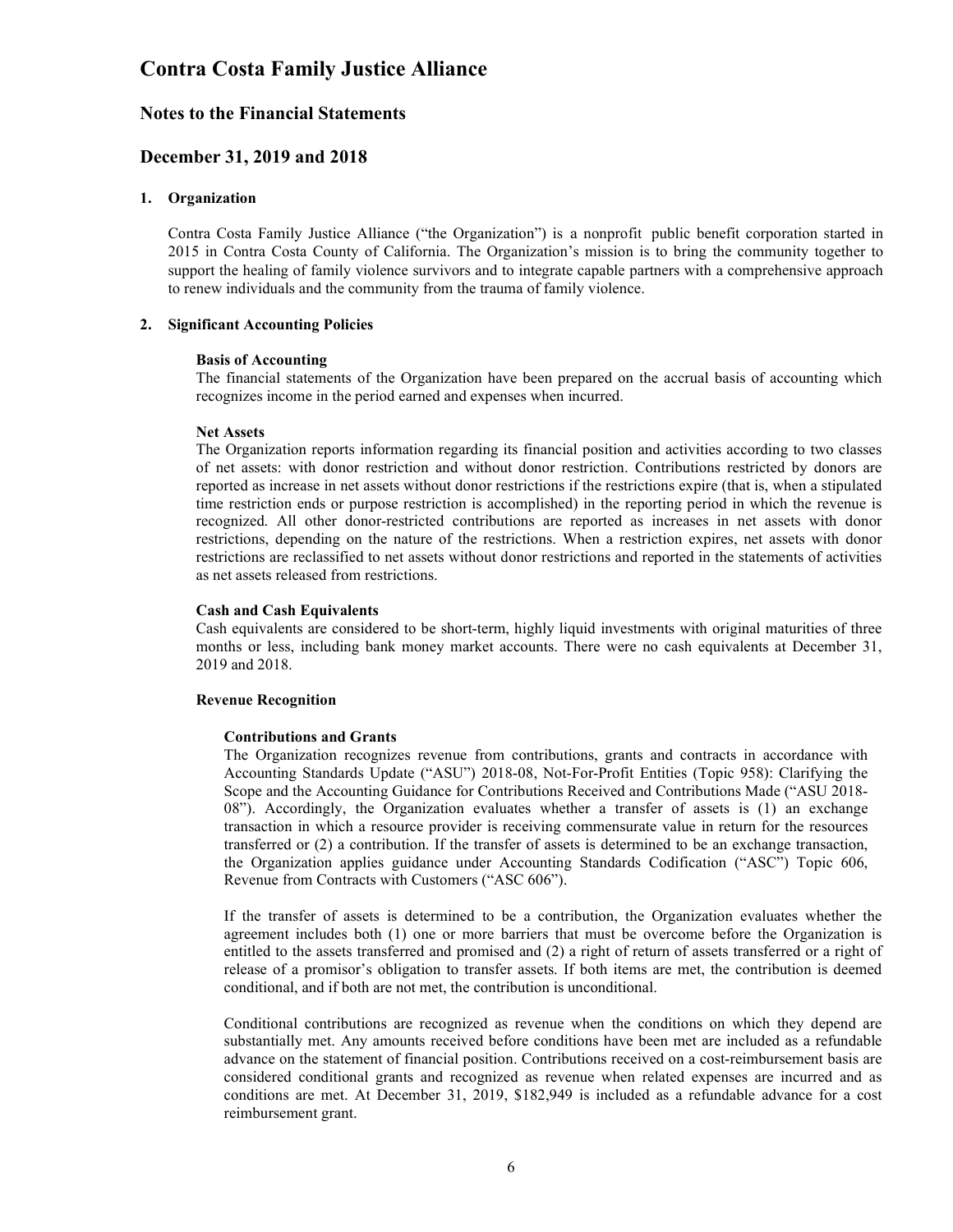### Notes to the Financial Statements

### December 31, 2019 and 2018

### 2. Significant Accounting Policies (Continued)

### Revenue Recognition (Continued)

#### Contributions and Grants (Continued)

Unconditional contributions are recognized immediately when the donor makes the promise to give, with or without donor restrictions.

Both ASU 2018-08 and ASC 606 were effective for the year ended December 31, 2019. No adjustment to beginning net assets was required. ASC 606 did not have a material impact on the statement of financial position, statement of activities, cash flows, business processes, controls or systems of the Organization as most of the revenue is recognized under ASU 2018-08.

### Contributed Materials and Services

The Organization records various types of gift-in-kind contributions. Contributed services are recognized at fair market value if the services received (a) create or enhance long-lived assets or (b) require specialized skills, are provided by individuals processing those skills, and would typically need to be purchased if not provided by donation. Contributions of tangible assets are recognized at fair market value when received. During the years ended December 31, 2019 and 2018, the Organization received inkind rent contributions of \$136,996 and \$137,000 respectively. During 2019 and 2018, the Organization received contributed architectural services of \$0 and \$6,520, respectively.

#### Property and Equipment

Property and equipment, if purchased, is recorded at cost. The Organization capitalizes fixed assets with a cost greater than \$1,000. Maintenance and repairs are charged to expense as incurred. Donations of property and equipment are recorded as support at their estimated fair value. Such donations are reported as unrestricted support unless the donor has restricted the donated asset to a specific purpose. Assets donated with explicit restrictions regarding their use and contributions of cash that must be used to acquire property and equipment are reported as restricted support. The Organization reclassifies net assets with donor restrictions to net assets without donor restrictions at the time. Property and equipment are depreciated using the straight-line method of accounting over useful lives of 3 to 7 years.

#### Functional Expenses

The Organization allocates its expenses on a functional basis among its program and support services. Expenses that can be identified with a specific program or support service are allocated directly according to their natural expenditure classification. Other expenses that are common to several functions are allocated by various statistical bases.

### Use of Estimates

The preparation of financial statement in conformity with generally accepted accounting principles in the United States require management to make estimates and assumptions that affect certain reported amounts and disclosures. Accordingly, actual results could differ from those estimates and may have impact on future periods.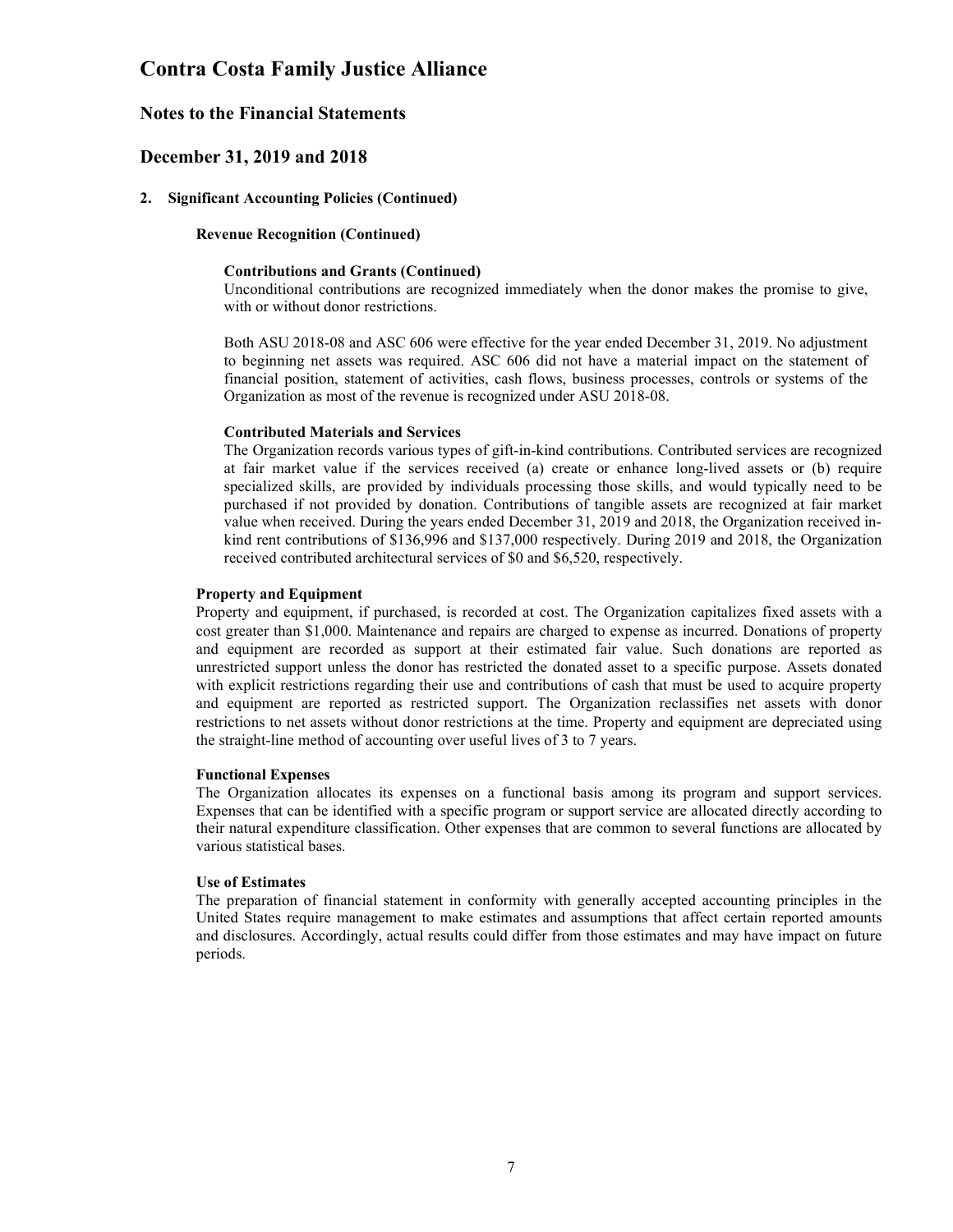### Notes to the Financial Statements

### December 31, 2019 and 2018

### 2. Significant Accounting Policies (Continued)

### Income Taxes

The Organization has been granted exemption from federal and state income taxes under Internal Revenue Code Section  $501(c)(3)$  and by the California Franchise Tax Board. The Organization is not a private foundation. In addition, there was no unrelated business income tax for 2019 and 2018, and management believes that there are no uncertain tax positions. As a  $501(c)(3)$  organization, donors qualify for the charitable deduction. Accordingly, there is no provision for federal or state income taxes. Federal and state tax authorities generally have the right to examine and audit the previous year of tax returns filed. However, unless there are unusual circumstances, the Organization would not be subject to examination of its federal income tax returns for years before 2016 or state returns for years before 2015 due to expiration of the applicable statute of limitations.

### Deferred Rent

Deferred rent consists of the difference between cash payments and the recognition of rent expense on a straight-line basis over the life of the leases.

### Reclassifications

Certain prior year amounts have been reclassified to conform to the current year presentation.

### 3. New Accounting Pronouncements

### Recently Adopted Accounting Guidance

ASU 2018-08, Not-for-Profit Entities (Topic 958) - Clarifying the Scope and the Accounting Guidance for Contributions Received and Contributions Made

In June 2018, the Financial Accounting Standards Board ("FASB") issued Accounting Standards Update ASU 2018-08. This update clarifies the guidance for evaluating whether a transaction is reciprocal (i.e., an exchange transaction) or nonreciprocal (i.e., a contribution) and for distinguishing between conditional and unconditional contributions. The new guidance was applied on a modified prospective basis to all agreements as of January 1, 2019.

### Revenue from Contracts with Customers (Topic 606) ("ASU 2014-09")

In May 2014, the FASB issued ASU 2014-09, that defines how companies report revenues from contracts with customers and requires enhanced disclosures. The impact of the update was insignificant to the financial statements as most contracts are accounted for under ASU 2018-08.

### Recently Issued Accounting Guidance, Not Yet Adopted

### ASU 2016-02 Leases (Topic 842) ("ASU 2016-02")

In February 2016, the FASB issued ASU 2016-02, which amends a number of aspects of lease accounting, including requiring lessees to recognize almost all leases with a term greater than one year as a right-of-use asset and corresponding liability, measured at the present value of the lease payments. ASU 2016-02 is effective beginning after December 15, 2021, and interim periods within fiscal years beginning after December 15, 2022. It is required to be adopted using a modified retrospective approach. Early adoption is permitted. The Organization is evaluating the impact of the adoption of this standard.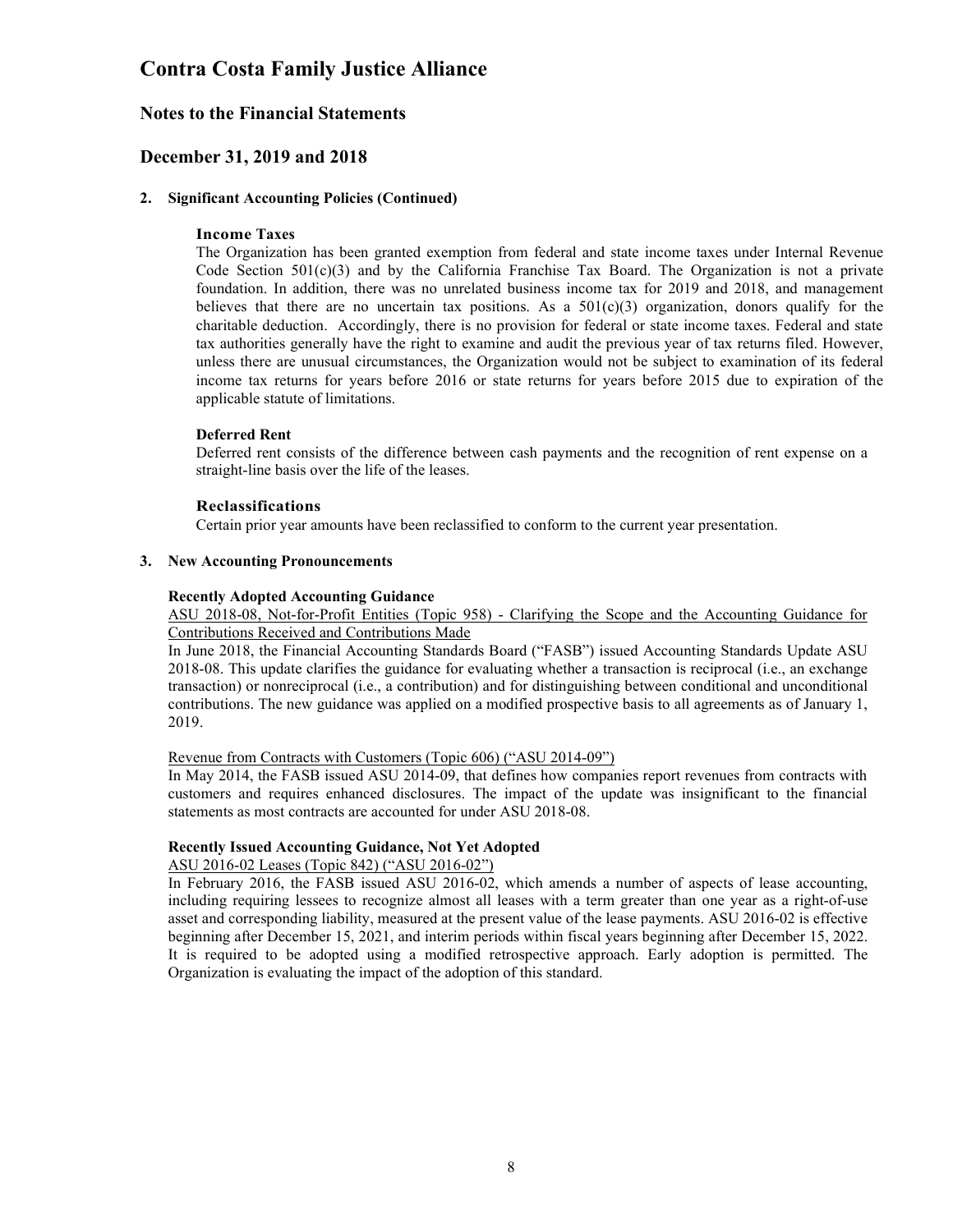### Notes to the Financial Statements

### December 31, 2019 and 2018

### 4. Liquidity and Availability of Financial Assets

The Organization has \$1,059,224 of financial assets available within one year of December 31, 2019. The Organization strives to maintain liquid financial assets sufficient to cover 90 days of general expenditures. Financial assets available for general expenditure, that is, without donor or other restrictions limiting their use, within one year of December 31, 2019, comprise the following:

|                                    | 2019      |
|------------------------------------|-----------|
| Cash and cash equivalents          | 659.178   |
| Grants receivable                  | 509,796   |
| Other receivables                  | 13,072    |
| Net assets with donor restrictions | (122.822) |
|                                    |           |

To help manage unanticipated liquidity needs, the Organization obtained a \$200,000 line of credit on May 28, 2020, to draw upon if needed.

### 5. Concentration of Credit Risk

The Organization maintains its cash in bank deposit accounts, which, at times, may have exceeded federally insured limits during the year.

At December 31, 2019 and 2018, 39% and 37% of total contributions were received from four donors respectively, and 49% and 65% of grant receivables were from three donors, respectively.

### 6. Property and Equipment

A summary of property and equipment at December 31, 2019 and 2018 is as follows:

|                               | 2019         | 2018      |
|-------------------------------|--------------|-----------|
| Furniture and fixtures        | 124,184<br>S | 79,075    |
| Equipment                     | 76,153       | 62,304    |
| Leasehold improvements        | 224,150      | 144,150   |
| Total property and equipment  | 424,487      | 285,529   |
| Less accumulated depreciation | (143,320)    | (83, 591) |
| Property and equipment, net   | 281,167      | 201,938   |

Depreciation expense totaled \$59,729 and \$39,501 in 2019 and 2018, respectively. During 2018, the Organization disposed of \$2,478 of equipment and recognized a gain of \$867.

### 7. Net Assets with Donor Restrictions

Net assets with donor restrictions at December 31, 2019 and 2018 consist of the following:

|                                              |   | 2019    |   | 2018    |
|----------------------------------------------|---|---------|---|---------|
| Lesher Foundation – time restrictions        | S | 75,000  | S |         |
| The WA Gerbode Foundation – 2020 Census      |   | 25,000  |   |         |
| Silicon Valley Foundation - 2020 Census      |   | 15,000  |   |         |
| Van Loben Sels/RembeRock - lawyers           |   | 6,138   |   | 6,258   |
| Other                                        |   | 1,684   |   |         |
| Lesher Foundation – capital improvements     |   |         |   | 75,000  |
| Kaiser East – capital improvements           |   |         |   | 73,400  |
| San Francisco Foundation - time restrictions |   |         |   | 22,500  |
| Total                                        |   | 122.822 |   | 177,158 |
|                                              |   |         |   |         |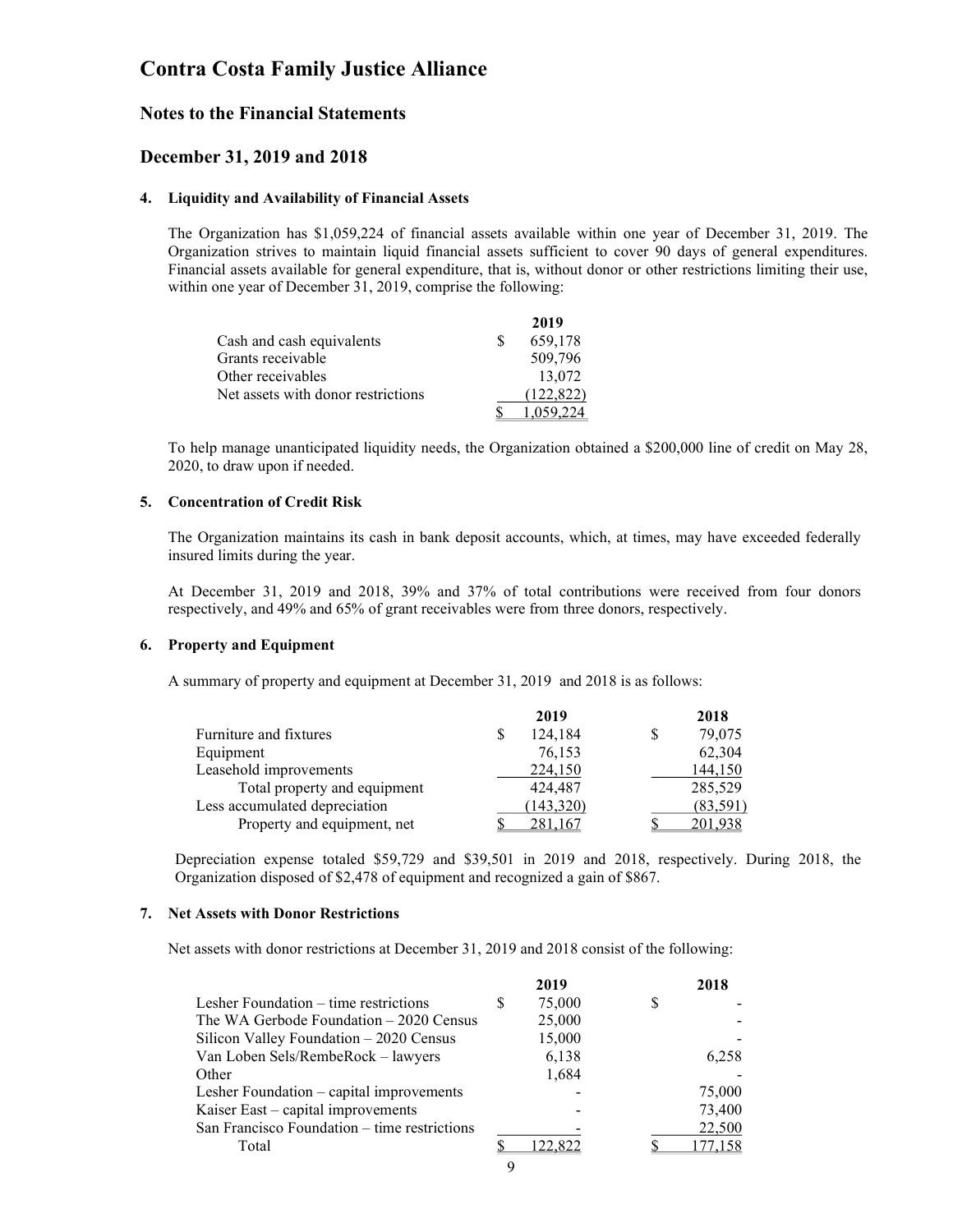### Notes to the Financial Statements

### December 31, 2019 and 2018

### 7. Net Assets with Donor Restrictions (continued)

During 2019 and 2018, net assets released from donor restrictions by incurring expenses satisfying the restricted purpose specified by donors or by occurrence of passage of time:

|       |                                              | 2019   |  | 2018   |
|-------|----------------------------------------------|--------|--|--------|
|       | Lesher Foundation – capital improvements     | 75,000 |  | 50,000 |
|       | Kaiser East – capital improvements           | 73,400 |  |        |
|       | San Francisco Foundation – time restrictions | 22,500 |  |        |
|       | Van Loben Sels/RembeRock – lawyers           | 6,258  |  |        |
| Total |                                              | 77 158 |  | 50.000 |

### 8. Retirement Plan

The Organization has a Simple IRA plan. The plan calls for the Organization to contribute 2% of eligible annual compensation. The plan covers all employees with annual earnings of more than \$5,000 and is effective immediately upon commencement of employment. Upon commencement of employment, employees are eligible to contribute to the plan, up to the applicable limitation for that year. During the years ended December 31, 2019 and 2018, the Organization contributed \$14,468 and \$10,230, respectively, which is included in retirement plan cost on the accompanying Statement of Functional Expenses.

### 9. Commitments

In January 2013, the Organization entered into a 10-year non-cancelable operating lease for office space with the City of Richmond that expires in January 2023. Under the terms of the lease, the annual base rent is \$12. Each year the City of Richmond and the Organization agree upon additional rent payments and in-kind contribution of rent. In the years ended 2019 and 2018, the Organization paid \$100,000 each year in addition to the base rent and received an in-kind contribution of \$137,000 in both years.

In December 2014, the Organization entered into a 3-year non-cancelable operating lease for office space in Concord, California. The lease was amended and extended for another 3 years, expiring in 2021.

In July 2019, the Organization entered into a 10-year non-cancelable operating lease for office space in Antioch, California that expires in June 2029.

For the years ended December 31, 2019 and 2018, total rent expense for the three locations were \$493,631 and \$424,914 respectively, and is included in occupancy on the accompanying Statements of Functional Expenses.

Minimum future lease payments under non-cancelable operating leases are as follows at December 31, 2019:

| 2020       | \$<br>242,035 |
|------------|---------------|
| 2021       | 73,528        |
| 2022       | 58,512        |
| 2023       | 63,001        |
| 2024       | 67,500        |
| Thereafter | 340,500       |
|            | \$<br>845,076 |

Year ending December 31,